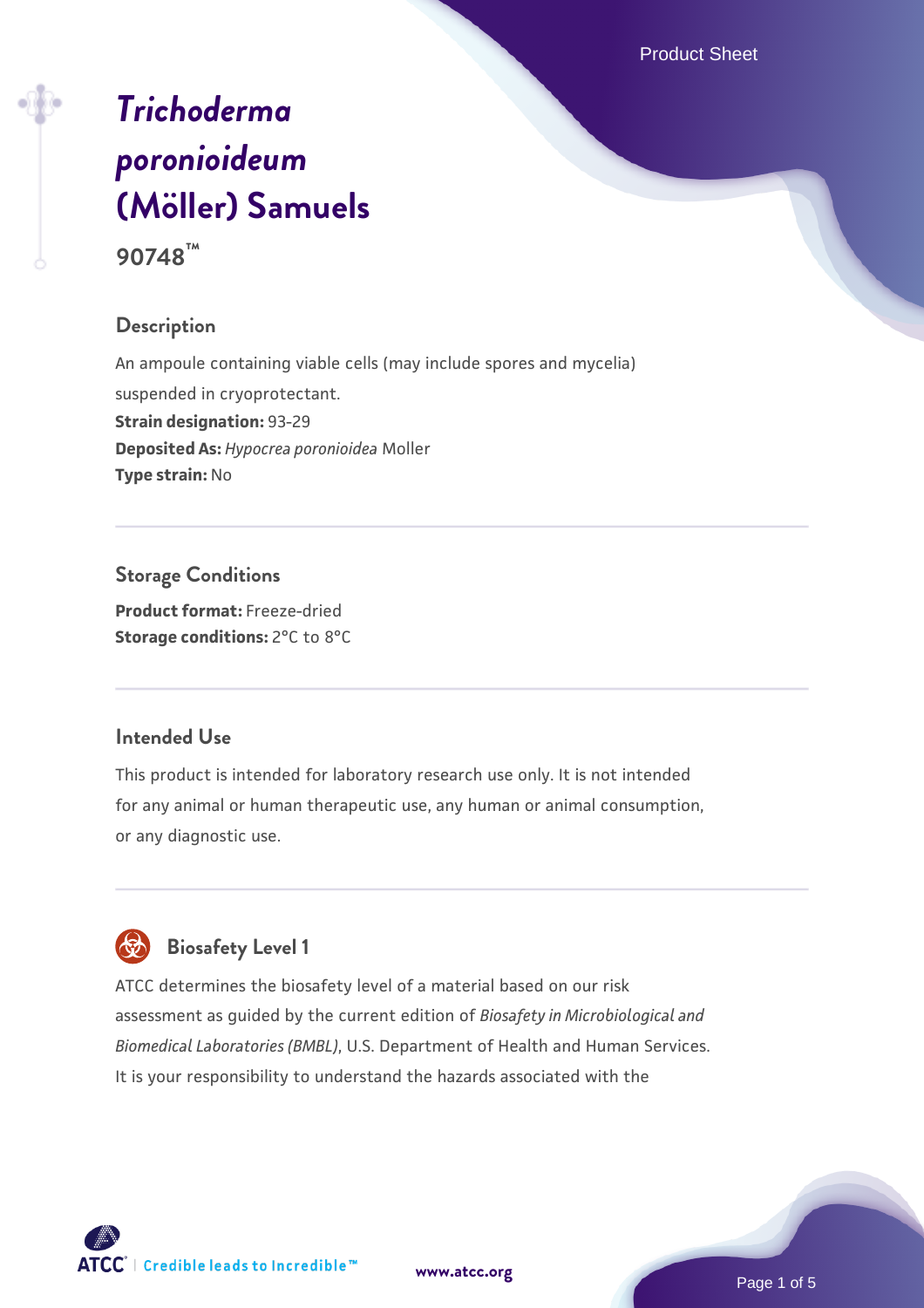### **[Trichoderma poronioideum](https://www.atcc.org/products/90748) [\(Möller\) Samuels](https://www.atcc.org/products/90748) Product Sheet** Product Sheet **90748**

material per your organization's policies and procedures as well as any other applicable regulations as enforced by your local or national agencies.

ATCC highly recommends that appropriate personal protective equipment is always used when handling vials. For cultures that require storage in liquid nitrogen, it is important to note that some vials may leak when submersed in liquid nitrogen and will slowly fill with liquid nitrogen. Upon thawing, the conversion of the liquid nitrogen back to its gas phase may result in the vial exploding or blowing off its cap with dangerous force creating flying debris. Unless necessary, ATCC recommends that these cultures be stored in the vapor phase of liquid nitrogen rather than submersed in liquid nitrogen.

#### **Certificate of Analysis**

For batch-specific test results, refer to the applicable certificate of analysis that can be found at www.atcc.org.

#### **Growth Conditions**

**Medium:**  [ATCC Medium 336: Potato dextrose agar \(PDA\)](https://www.atcc.org/-/media/product-assets/documents/microbial-media-formulations/3/3/6/atcc-medium-336.pdf?rev=d9160ad44d934cd8b65175461abbf3b9) [ATCC Medium 340: Rabbit food agar](https://www.atcc.org/-/media/product-assets/documents/microbial-media-formulations/3/4/0/atcc-medium-340.pdf?rev=254676f4d142497b89e898c48f4ebfc9) **Temperature:** 24-26°C **Atmosphere:** Aerobic

#### **Notes**

Additional information on this culture is available on the ATCC® web site at



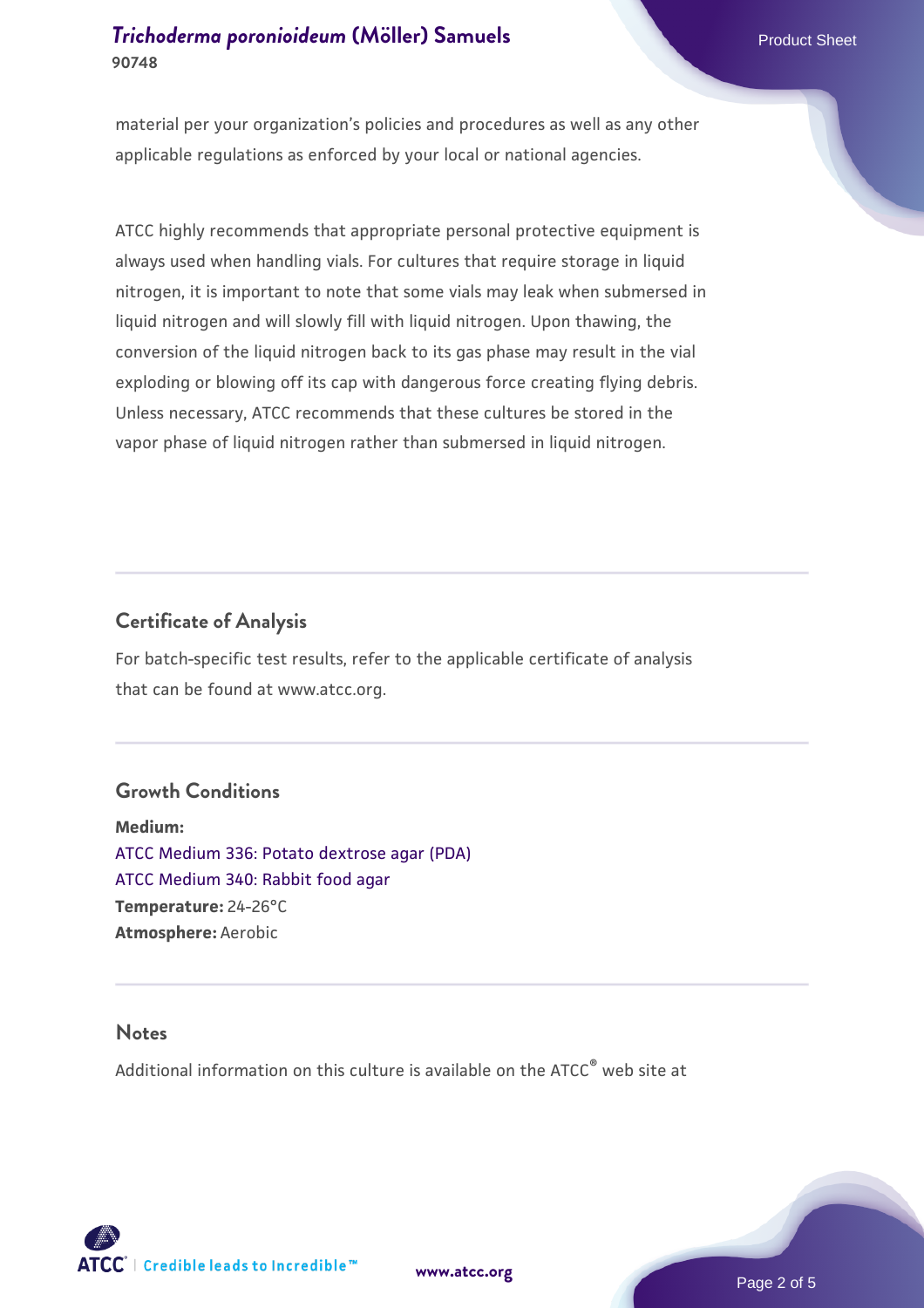**[Trichoderma poronioideum](https://www.atcc.org/products/90748) [\(Möller\) Samuels](https://www.atcc.org/products/90748) Product Sheet** Product Sheet **90748**

www.atcc.org.

#### **Material Citation**

If use of this material results in a scientific publication, please cite the material in the following manner: *Trichoderma poronioideum* (Möller) Samuels (ATCC 90748)

#### **References**

References and other information relating to this material are available at www.atcc.org.

#### **Warranty**

The product is provided 'AS IS' and the viability of ATCC<sup>®</sup> products is warranted for 30 days from the date of shipment, provided that the customer has stored and handled the product according to the information included on the product information sheet, website, and Certificate of Analysis. For living cultures, ATCC lists the media formulation and reagents that have been found to be effective for the product. While other unspecified media and reagents may also produce satisfactory results, a change in the ATCC and/or depositor-recommended protocols may affect the recovery, growth, and/or function of the product. If an alternative medium formulation or reagent is used, the ATCC warranty for viability is no longer valid. Except as expressly set forth herein, no other warranties of any kind are provided, express or implied, including, but not limited to, any implied warranties of merchantability, fitness for a particular purpose, manufacture according to cGMP standards, typicality, safety, accuracy, and/or noninfringement.



**[www.atcc.org](http://www.atcc.org)**

Page 3 of 5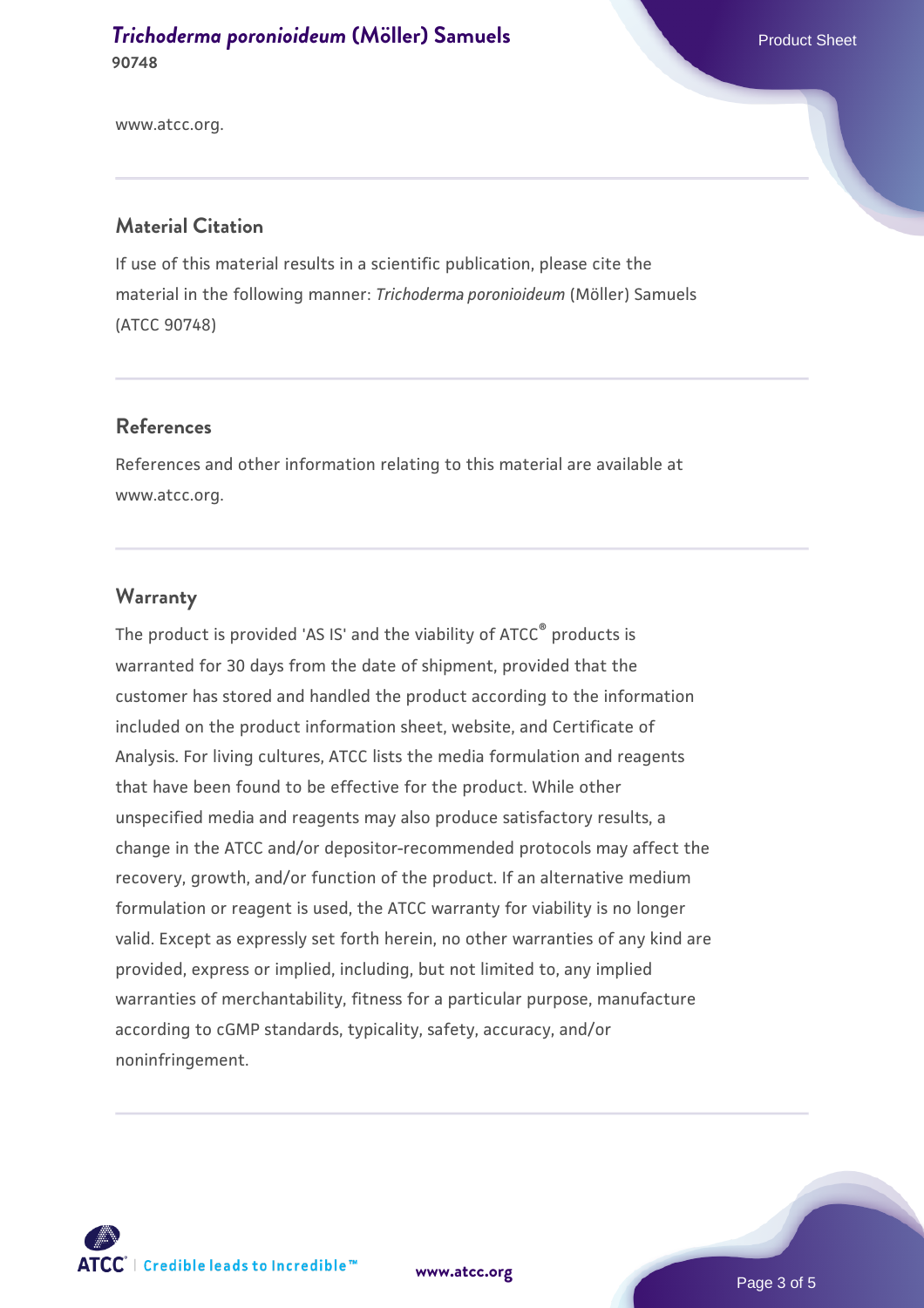# **Disclaimers**

This product is intended for laboratory research use only. It is not intended for any animal or human therapeutic use, any human or animal consumption, or any diagnostic use. Any proposed commercial use is prohibited without a license from ATCC.

While ATCC uses reasonable efforts to include accurate and up-to-date information on this product sheet, ATCC makes no warranties or representations as to its accuracy. Citations from scientific literature and patents are provided for informational purposes only. ATCC does not warrant that such information has been confirmed to be accurate or complete and the customer bears the sole responsibility of confirming the accuracy and completeness of any such information.

This product is sent on the condition that the customer is responsible for and assumes all risk and responsibility in connection with the receipt, handling, storage, disposal, and use of the ATCC product including without limitation taking all appropriate safety and handling precautions to minimize health or environmental risk. As a condition of receiving the material, the customer agrees that any activity undertaken with the ATCC product and any progeny or modifications will be conducted in compliance with all applicable laws, regulations, and guidelines. This product is provided 'AS IS' with no representations or warranties whatsoever except as expressly set forth herein and in no event shall ATCC, its parents, subsidiaries, directors, officers, agents, employees, assigns, successors, and affiliates be liable for indirect, special, incidental, or consequential damages of any kind in connection with or arising out of the customer's use of the product. While reasonable effort is made to ensure authenticity and reliability of materials on deposit, ATCC is not liable for damages arising from the misidentification or misrepresentation of such materials.

Please see the material transfer agreement (MTA) for further details regarding the use of this product. The MTA is available at www.atcc.org.

**Copyright and Trademark Information**